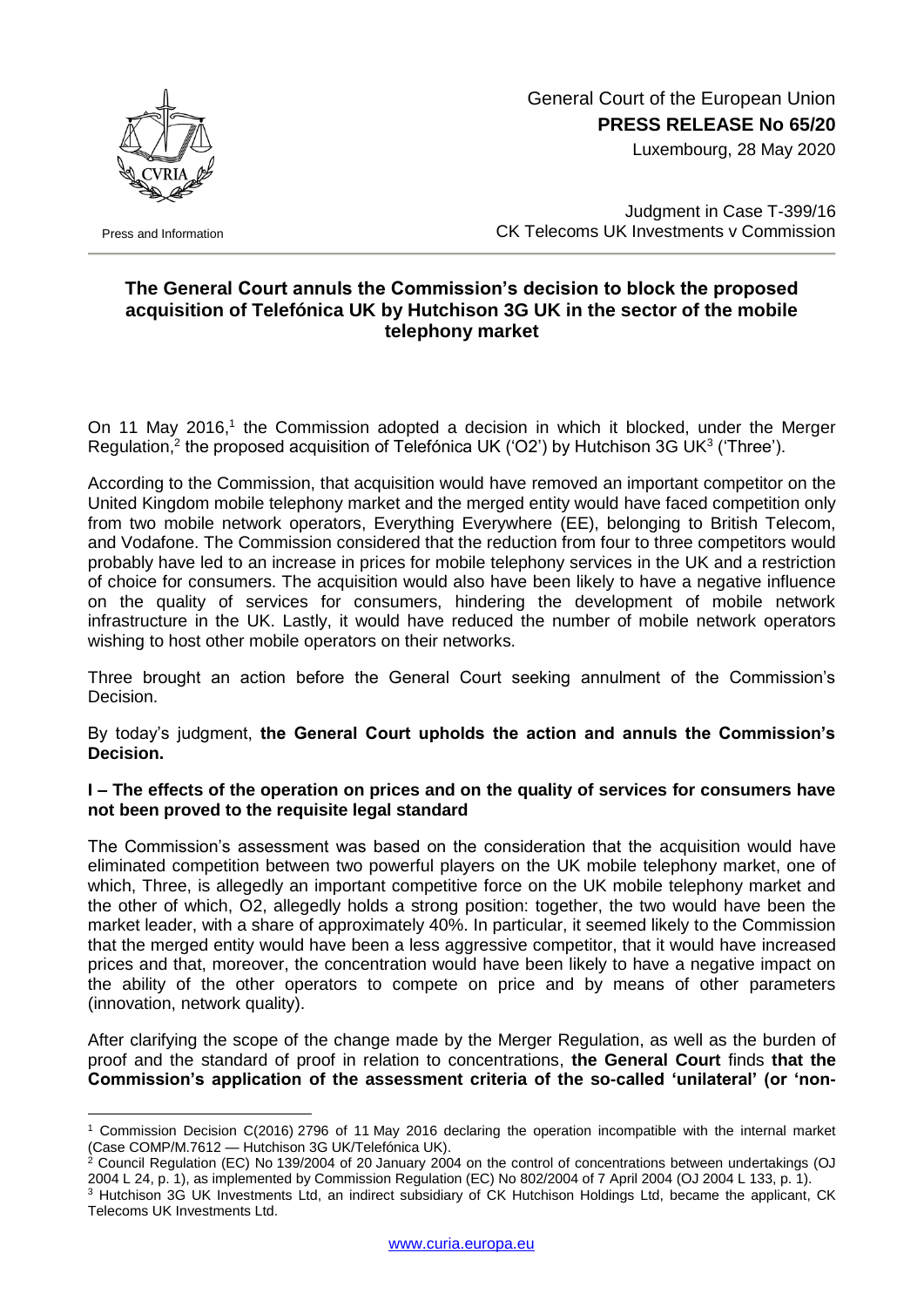#### **coordinated') effects – namely, the concept of 'important competitive force', the closeness of competition between Three and O2 and the quantitative analysis of the effects of the concentration on prices – is vitiated by several errors of law and of assessment.**

The Court acknowledges that the Merger Regulation allows the Commission to prohibit, in certain circumstances, on oligopolistic markets concentrations which, although not giving rise to the creation or strengthening of an individual or collective dominant position, are liable to affect the competitive conditions on the market to an extent equivalent to that attributable to such positions, by conferring on the merged entity the power to enable it to determine, by itself, the parameters of competition and, in particular, to become a price maker instead of remaining a price taker. However, **the mere effect of reducing competitive pressure on the remaining competitors is not, in principle, sufficient in itself to demonstrate a significant impediment to effective competition in the context of a theory of harm based on non-coordinated effects.** 

As regards the classification of Three as an 'important competitive force', the Court finds that the Commission erred in considering that an 'important competitive force' need not necessarily stand out from its competitors in terms of its impact on competition. If that were the case, that position would allow it to treat as an 'important competitive force' any undertaking in an oligopolistic market exerting competitive pressure.

In addition, as regards the assessment of the closeness of competition, the Court finds that, although the Commission established that Three and O2 are relatively close competitors in some of the segments of a market, that factor alone is not sufficient to prove the elimination of the important competitive constraints which the parties to the concentration exerted upon each other and therefore to establish a significant impediment to effective competition.

The Court also finds that the Commission's quantitative analysis of the effects of the concentration on prices does not establish, with a **sufficiently high** degree of probability**, that prices would increase significantly.** 

#### **II – The Commission failed to show that the effects of the concentration on the network-sharing agreements and on the mobile network infrastructure in the UK would constitute a significant impediment to effective competition**

The current four mobile network operators in the UK are parties to two network-sharing agreements: on the one hand, EE and Three have brought together their networks under the 'Mobile Broadband Network Limited' – MBNL joint venture; on the other hand, Vodafone and O2 have brought together their networks to create 'Beacon'. That enables them to share the costs of rolling out their networks while continuing to compete at the retail level.

According to the Commission, the future development of the mobile network infrastructure in the UK would have been hindered to the extent that the merged entity would have been party to both network-sharing agreements, MBNL and Beacon. That entity would have been afforded an overview of the network plans of the two remaining competitors, Vodafone and EE, and the possibility of weakening them, thereby hindering the future development of the mobile network infrastructure in the country. In particular, according to the Commission, one of the ways of weakening the competitive position of one or other of the partners in the network-sharing agreements would be to degrade the network quality of that agreement. For the Commission, that seems particularly relevant for the partner in the network-sharing agreement that would not become the basis of the merged entity's consolidated network.

The Court finds that a possible misalignment of the interests of the partners in a network-sharing agreement, a disruption of the pre-existing network-sharing agreements, or even the termination of those agreements do not constitute, as such, a significant impediment to effective competition in the context of a theory of harm based on non-coordinated effects.

In that regard, the Court notes, first, that the effects of the concentration in relation to a possible exercise of market power, in the form of a degradation of the services offered by the merged entity